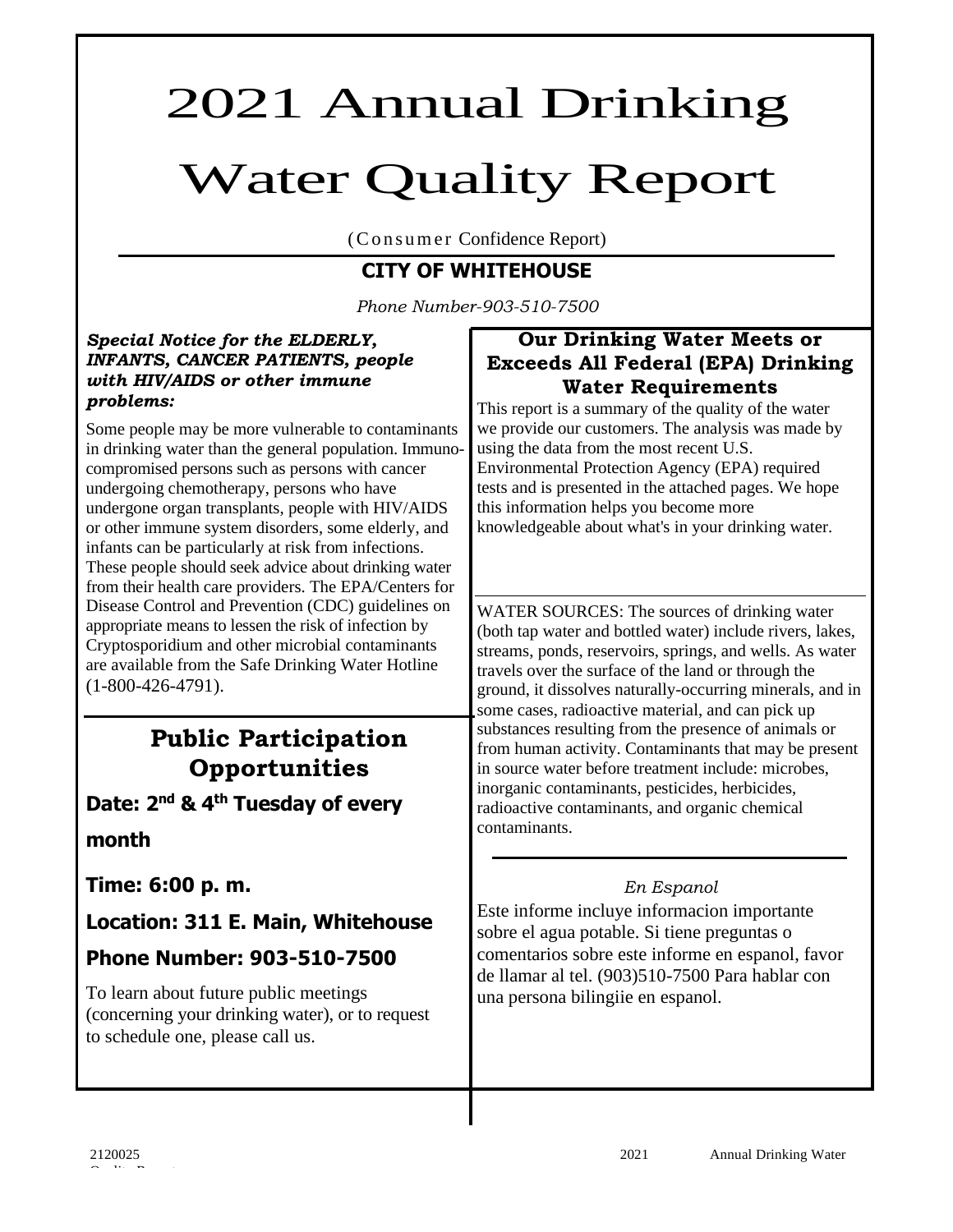# **W h e r e do we get our drinking w at e r ?**

Our drinking water is obtained from SURFACE AND GROUND water sources. It comes from the following Lake/River/Reservoir/Aquifer: UNIDENTIFIED OR MULTIPLE. A Source Water Susceptibility Assessment for your drinking water sources(s) is currently being updated by the Texas Commission on Environmental Quality and will be provided to us this year. The report will describe the susceptibility and types of constituents that may come into contact with your drinking water source based on human activities and natural conditions. The information contained in the assessment will allow us to focus our source water protection strategies. For more information on source water assessments and protection efforts at our system, please contact us.

# *ALL drinking water may contain contaminants.*

When drinking water meets federal standards there may not be any health based benefits to purchasing bottled water or point of use devices. Drinking water, including bottled water, may reasonably be expected to contain at least small amounts of some contaminants. The presence of contaminants does not necessarily indicate that water poses a health risk. More information about contaminants and potential health effects can be obtained by calling the EPA's Safe Drinking Water Hotline (1-800-426- 4791).

# **Secondary Constituents**

Many constituents (such as calcium, sodium, or iron) which are often found in drinking water, can cause taste, color, and odor problems. The taste and odor constituents are called secondary constituents and are regulated by the State of Texas, not the EPA. These constituents are not causes for health concern. Therefore, secondaries are not required to be reported in this document but they may greatly affect the appearance and taste of your water.

# **About The Following Pages**

The pages that follow list all of the federally regulated or monitored contaminants which have been found in your drinking water. The U.S. EPA requires water systems to test for up to 97 contaminants.

# **DEFINITIONS**

## **Maximum Contaminant Level (MCL)**

The highest permissible level of a contaminant in drinking water. MCLs are set as close to the MCLGs as feasible using the best available treatment technology.

#### **Maximum Contaminant Level Goal (MCLG)**  The level of a contaminant in drinking water below which there is no known or expected health risk. MCLGs allow for a margin of safety.

# **Maximum Residual Disinfectant Level (MRDL)**  The highest level of disinfectant allowed in drinking water. There is convincing evidence that addition of a disinfectant is necessary for control of microbial contaminants.

## **Maximum Residual Disinfectant Level Goal (MRDLG)**

The level of a drinking water disinfectant below which there is no known or expected risk to health. MRDLGs do not reflect the benefits of the use of disinfectants to control microbial contamination.

# **Treatment Technique (TT)**

A required process intended to reduce the level of a contaminant in drinking water.

# **Action Level** (AL)

The concentration of a contaminant which, if exceeded, triggers treatment or other requirements which a water system must follow.

# **ABBREVIATIONS**

**NTU -** Nephelometric Turbidity Units MFL - million fibers per liter (a measure of asbestos) **pCi/L** -picocuries per liter (a measure of radioactivity) **ppm -** parts per million, or milligrams per liter (mg/L) **ppb -** parts per billion, or micrograms per liter *(µ*g*)* **ppt -** parts per trillion, or nanograms per liter **ppq -** parts per quadrillion, or picograms per liter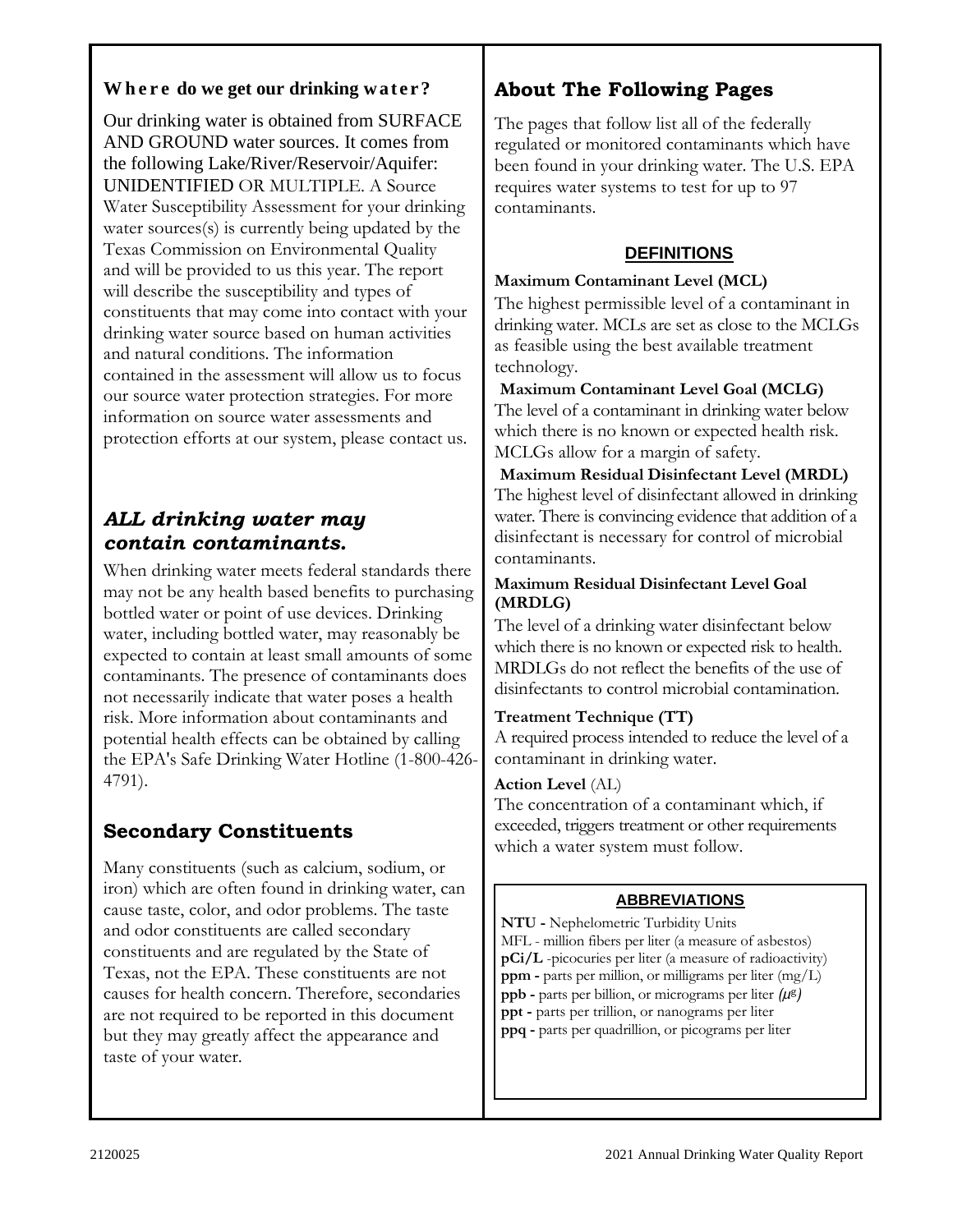#### **Inorganic Contaminants**

| Year or | Contaminant | Highest   | Range of     | Range of | <b>MCL</b>     | <b>MCLG</b>    | Unit of | Violation   | Source of Contaminant                                                                                                                     |
|---------|-------------|-----------|--------------|----------|----------------|----------------|---------|-------------|-------------------------------------------------------------------------------------------------------------------------------------------|
| Range   |             | Level     | Levels       | Levels   |                |                | Measure |             |                                                                                                                                           |
|         |             | Detected  | Detected     | Detected |                |                |         |             |                                                                                                                                           |
|         |             |           |              |          |                |                |         |             | Discharge of drilling<br>wastes; discharge from                                                                                           |
| 2021    | Barium      | 0.023     | 0.013        | 0.023    | $\mathfrak{2}$ | $\overline{2}$ | ppm     | $\mathbf N$ | metal refineries; erosion<br>of natural deposits.                                                                                         |
| 2021    | Chromium    | 0.0010    | 1.9          | 1.9      | 100            | 100            | ppb     | $\mathbf N$ | Discharge from steel<br>and pulp mills; erosion<br>of natural deposits.                                                                   |
| 2021    | Fluoride    | 0.217     | 0.00500      | 0.70     | $\overline{4}$ | $\overline{4}$ | ppm     | $\mathbf N$ | Erosion of natural<br>deposits; water additive<br>which promotes strong<br>teeth; discharge from<br>fertilizer and aluminum<br>factories. |
| 2021    | Selenium    | < 0.00500 | $\mathbf{0}$ | 0.0040   | 0.05           | 50             | ppb     | ${\bf N}$   | Discharge from<br>petroleum and metal<br>refineries; erosion of<br>natural deposits;<br>discharge from mines.                             |
| 2021    | Mercury     | < 0.00020 | < 0.00200    | 0.00200  |                | N/A            | ppm     | $\mathbf N$ | Metals                                                                                                                                    |
| 2021    | Nitrate     | 0.0367    | $\mathbf{0}$ | 0.00367  | 10             | 0.05           | ppm     | ${\bf N}$   | Fertilizer runoff<br>erosion of natural<br>deposits.                                                                                      |

#### **Organic Contaminants**

| Year or | Contaminant | Average                 | Minimum | Maximum | <b>MCL</b> | <b>MCLG</b> | Unit of | Source of Contaminant                       |
|---------|-------------|-------------------------|---------|---------|------------|-------------|---------|---------------------------------------------|
| Range   |             | Level                   | Level   | Level   |            |             | Measure |                                             |
| 2021    | Atrazine    | $< \hspace{-0.2em} 0.1$ |         | 0.1     |            |             | ppb     | Runoff from herbicide used on<br>row crops. |

#### **Maximum Residual Disinfectant Level**

| Year or | Disinfectant                  | Average | Minimum | Maximum | MRDL | <b>MRDLG</b> | Unit of | Source of Disinfectant                    |
|---------|-------------------------------|---------|---------|---------|------|--------------|---------|-------------------------------------------|
| Range   |                               | Level   | Level   | Level   |      |              | Measure |                                           |
| 2021    | Chlorine<br>Residual,<br>Free | 1.16    | 0.13    | 2.20    |      |              | ppm     | Disinfectant used to control<br>microbes. |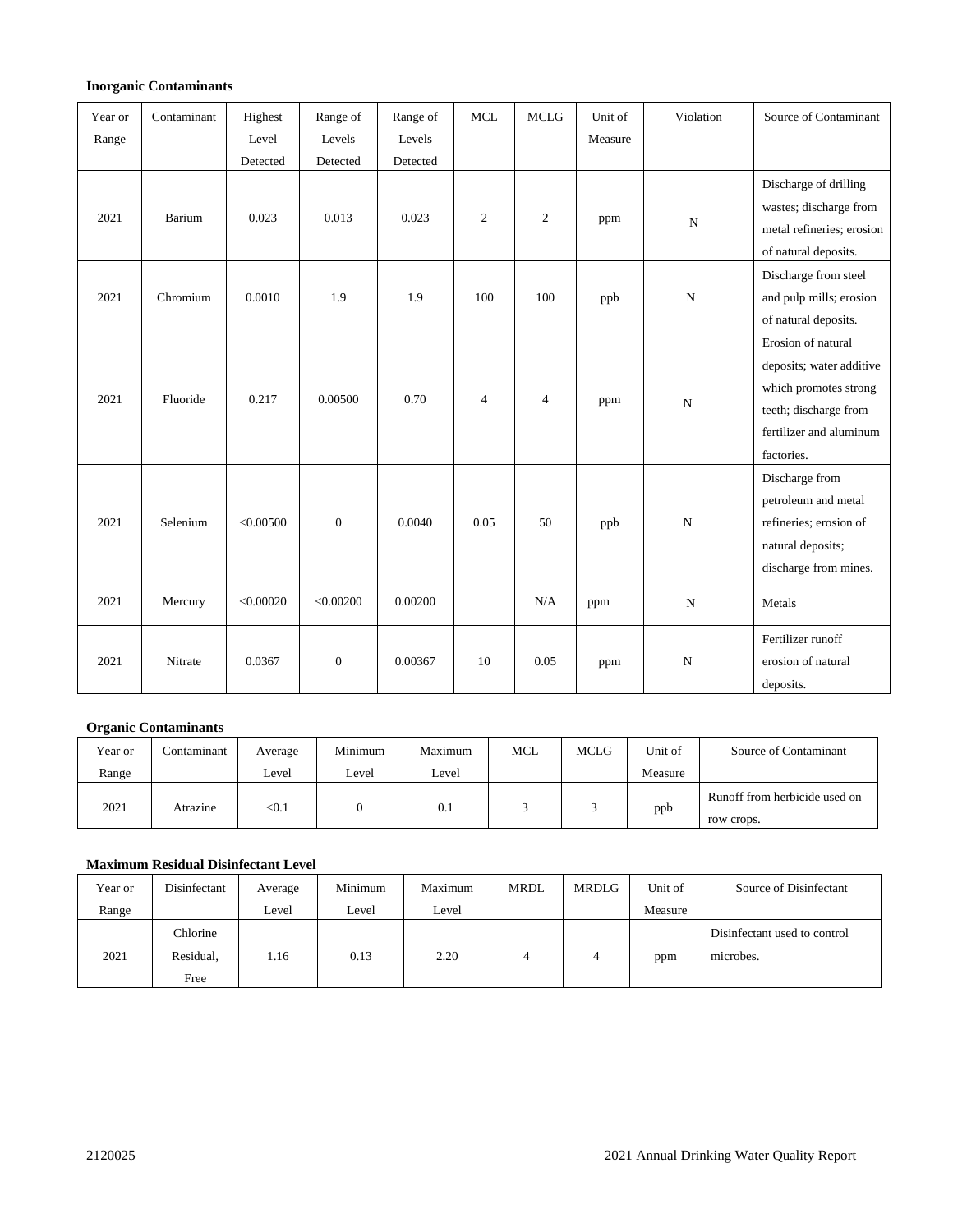#### **Disinfection Byproducts**

| Year | Contaminant               | Average | Minimum | Maximum | <b>MCL</b> | Unit of Measure | Violation | Source of Contaminant                        |
|------|---------------------------|---------|---------|---------|------------|-----------------|-----------|----------------------------------------------|
|      |                           | Level   | Level   | Level   |            |                 |           |                                              |
| 2021 | Total Haloacetic<br>Acids | 27.35   | 14.8    | 42.3    | 60         | ppb             | N         | Byproduct of drinking<br>water disinfection. |
| 2021 | Total<br>Trihalomehtanes  | 55.46   | 57.9    | 111     | 80         | ppb             | N         | Byproduct of drinking<br>water disinfection. |

| Violation<br>Type | Violation Begin | Violation End | Violation Explanation                                                                        |
|-------------------|-----------------|---------------|----------------------------------------------------------------------------------------------|
| LRAA              | 04/01/2019      | 06/30/2019    | Locational Running Annual Average was 0.081. The maximum MCL allowed<br>by TCEO is $0.080$ . |

#### **Radioactive Contaminants**

| Year | Contaminant | Average  | Minimum | Maximum | <b>MCL</b> | Unit of Measure | Source of Contaminant       |
|------|-------------|----------|---------|---------|------------|-----------------|-----------------------------|
|      |             | Level    | Level   | Level   |            |                 |                             |
|      | Combined    |          |         |         |            |                 | Erosion of natural deposits |
| 2020 | Radium      | $\leq$ 1 | $\leq$  | $\leq$  |            | pCi/L           |                             |
|      | 228         |          |         |         |            |                 |                             |

#### **Unregulated Initial Distribution System Evaluation for Disinfection Byproducts**

This evaluation is sampling required by EPA to determine the range of total trihalomethane and haloacetic acid in the system for future regulations. The samples are not used for compliance, and may have been collected under non-standard conditions. EPA also requires the data to be reported here.

| Year | Contaminant                      | Average | Minimum | Maximum | <b>MCL</b> | Unit of Measure | Source of Contaminant                        |
|------|----------------------------------|---------|---------|---------|------------|-----------------|----------------------------------------------|
|      |                                  | Level   | Level   | Level   |            |                 |                                              |
| 2009 | <b>Total Haloacetic</b><br>Acids | 20.7    | 13.2    | 21.8    | NA         | ppb             | Byproduct of drinking water<br>disinfection. |
| 2009 | Total<br>Trihalomehtanes         | 65.1    | 44.3    | 70.3    | <b>NA</b>  | ppb             | Byproduct of drinking water<br>disinfection. |

#### **Unregulated Contaminants**

| Year or Range | `ontaminant | Average Level | Minimum | $\mathbf{r}$<br>Maximum | Unit of Measure | Source of    |
|---------------|-------------|---------------|---------|-------------------------|-----------------|--------------|
|               |             |               | Level   | Level                   |                 | .`ontaminant |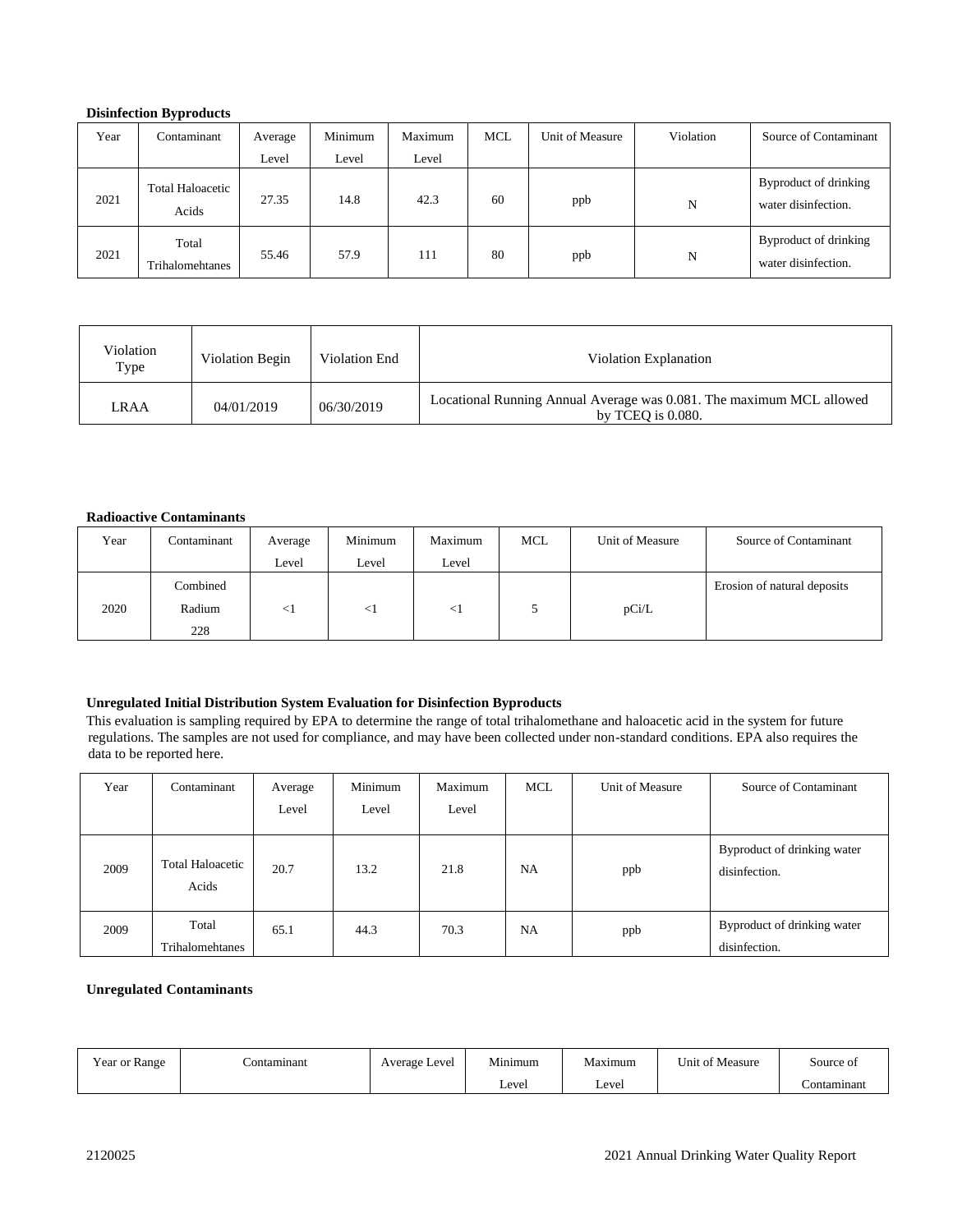| 2021 | Cholorform                  | 11.5 | 15.0 | 18.5 | ppb | Byproduct of<br>drinking water<br>disinfection. |
|------|-----------------------------|------|------|------|-----|-------------------------------------------------|
| 2021 | <b>Bromoform</b>            | 1.68 | 1.01 | 3.98 | ppb | Byproduct of<br>drinking water<br>disinfection. |
| 2021 | <b>Bromodichloromehtane</b> | 14.3 | 15.0 | 19.5 | ppb | Byproduct of<br>drinking water<br>disinfection. |
| 2021 | Dibromochloromethane        | 12.4 | 10.0 | 16.7 | ppb | Byproduct of<br>drinking water<br>disinfection. |

Bromoform, chloroform, dichlorobromomethane, and dibromochloromethane are disinfection byproducts. There is no maximum contaminant level for these chemicals at the entry point to distribution.

#### **Lead and Copper**

| Year | Contaminant | The 90 <sup>th</sup> Percentile | Number of<br><b>Sites</b><br>Exceeding<br><b>Action Level</b> | <b>Action Level</b> | Unit of Measure | Source of<br>Contaminant                                                                                                  |
|------|-------------|---------------------------------|---------------------------------------------------------------|---------------------|-----------------|---------------------------------------------------------------------------------------------------------------------------|
| 2019 | Lead        | $\mathbf{0}$                    | $\mathbf{0}$                                                  | 15                  | ppb             | Corrosion of<br>household<br>plumbing systems;<br>erosion of natural<br>deposits.                                         |
| 2019 | Copper      | 0.205                           | $\boldsymbol{0}$                                              | 1.3                 | ppm             | Corrosion of<br>household<br>plumbing systems;<br>erosion of natural<br>deposits; leaching<br>from wood<br>preservatives. |

#### **Lead and Copper Rule**

The Lead and Copper Rule protects public health by minimizing lead and copper levels in drinking water, primarily by reducing water corrosivity. Lead and copper enter drinking water mainly from corrosion of lead and copper containing plumbing materials.

| Violation<br>Type                                 | Violation Begin | Violation End | Violation Explanation                                                                                                                                                                                   |
|---------------------------------------------------|-----------------|---------------|---------------------------------------------------------------------------------------------------------------------------------------------------------------------------------------------------------|
| LEAD<br><b>CONSUMER</b><br><b>NOTICE</b><br>(LCR) | 12/30/2013      | 07/18/2014    | We failed to provide the results of lead tap water monitoring to the consumers<br>at the location water was tested. These were supposed to be provided no later<br>than 30 days after learning results. |

#### **Recommended Additional Health Information for Lead**

All water systems are required by EPA to report the language below starting with the 2009 CCR to be delivered to you by July of 2013. We are providing this information now as a courtesy.

*"If present, elevated levels of lead can cause serious health problems, especially for pregnant women and young children. Lead in drinking water is primarily from materials and components associated with service lines and home plumbing. This water supply is responsible for providing high quality drinking water, but cannot control the variety of materials used in plumbing components. When your water has been sitting for several hours, you can minimize the potential for lead exposure by*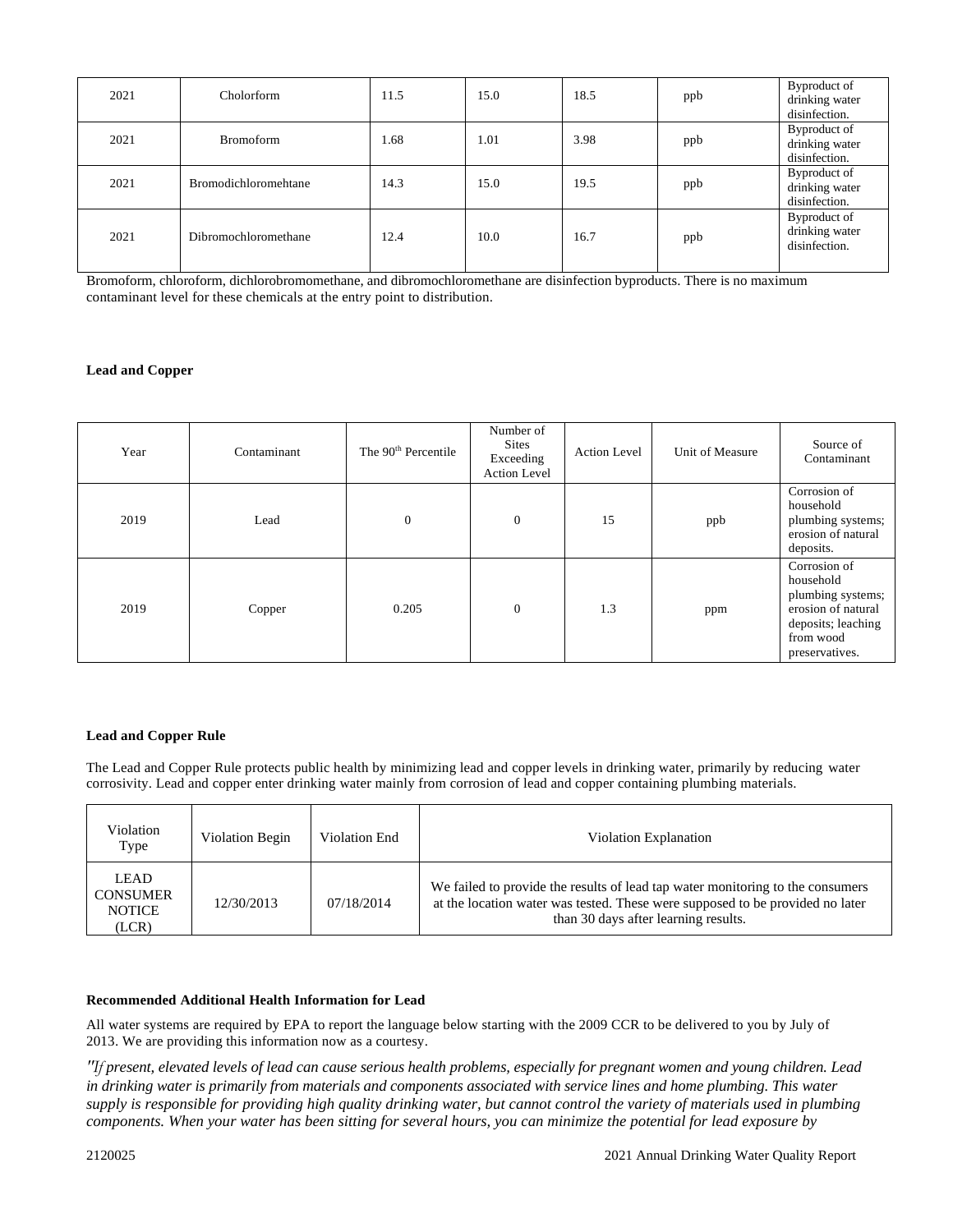*flushing your tap for 30 seconds to 2 minutes before using water for drinking or cooking. If you are concerned about lead in your water, you may wish to have your water tested. Information on lead in drinking water, testing methods, and steps you can take to minimize exposure is available from the Safe Drinking Water Hotline or at [http://w.epa.gov/safewater/lead.](http://w.epa.gov/safewater/lead)"*

#### **Turbidity**

Turbidity has no health effects. However, turbidity can interfere with disinfection and provide a medium for microbial growth. Turbidity may indicate the presence of disease-causing organisms. These organisms include bacteria, viruses, and parasites that can cause symptoms such as nausea, cramps, diarrhea and associated headaches.

| Year | .`ontamınant | Highest<br>Single<br>Measurement | Lowest Monthly % of<br>Samples Meeting<br>Limits | Turbidity<br>Limits | Unit of Measures | Source of<br>Contaminant |
|------|--------------|----------------------------------|--------------------------------------------------|---------------------|------------------|--------------------------|
| 2021 | Turbidity    | 0.6                              | 100%                                             | <0.3                | NTU              | Soil runoff.             |

#### **Secondary and Other Constituents Not Regulated**

(No associated adverse health effects)

| Year or Range | Constituent                              | Average<br>Level | Minimum<br>Level | Maximum<br>Level | Secondary<br>Limit | Unit of Measure | Source of Constituent                                                                                               |
|---------------|------------------------------------------|------------------|------------------|------------------|--------------------|-----------------|---------------------------------------------------------------------------------------------------------------------|
| 2021          | Aluminum                                 | 0.039            | 0.033            | 0.026            | .05                | ppm             | Abundant naturally<br>occurring element.                                                                            |
| 2021          | Mercury                                  | 0.00020          | $\overline{0}$   | 0.002            | NA                 | ppm             | Corrosion of carbonate<br>rocks such as<br>limestone.                                                               |
| 2021          | Calcium                                  | 6.04             | $\mathbf{1}$     | 10.2             | <b>NA</b>          | ppm             | Abundant naturally<br>occurring element.                                                                            |
| 2021          | Chloride                                 | 56.8             | $\boldsymbol{0}$ | 93.0             | 300                | ppm             | Abundant naturally<br>occurring element; used<br>in water purification;<br>byproduct of oil field<br>activity.      |
| 2021          | Copper                                   | 0.001            | $\boldsymbol{0}$ | 1.3              | $\mathbf{1}$       | ppm             | Corrosion of household<br>plumbing systems;<br>erosion of natural<br>deposits; leaching from<br>wood preservatives. |
| 2020          | Hardness as Ca/Mg                        | 3.26             | 3                | 3                | NA                 | ppm             | Naturally occurring<br>calcium and<br>magnesium.                                                                    |
| 2021          | Magnesium                                | 1.28             | $\boldsymbol{0}$ | $\mathbf{2}$     | NA                 | ppm             | Abundant naturally<br>occurring element.                                                                            |
| 2021          | Manganese                                | 0.0027           | 0.0010           | 0.0057           | .05                | ppm             | Abundant naturally<br>occurring element                                                                             |
| 2020          | pH                                       | 8.1              | 7.7              | 8.4              | >7.0               | units           | Measure of corrosivity<br>of water.                                                                                 |
| 2021          | Sodium                                   | 142              | 77               | 234              | <b>NA</b>          | ppm             | Erosion of natural<br>deposits; byproducts of<br>oil field activity.                                                |
| 2021          | Sulfate                                  | 23.1             | 9                | 24               | 300                | ppm             | Naturally occurring;<br>common industrial<br>byproducts; byproducts<br>of oil field activity.                       |
| 2021          | Total Alkalinity as<br>CaCO <sub>3</sub> | 249              | 116              | 309              | <b>NA</b>          | ppm             | Naturally occurring<br>soluble mineral salts.                                                                       |
| 2021          | <b>Total Dissolved</b><br>Solids         | 411              | 250              | 473              | 1000               | ppm             | Total dissolved mineral<br>constituents in water.                                                                   |
| 2021          | <b>Total Hardness</b>                    | 20.3             | 15.0             | 34               | NA                 | ppm             | Naturally occurring<br>calcium.                                                                                     |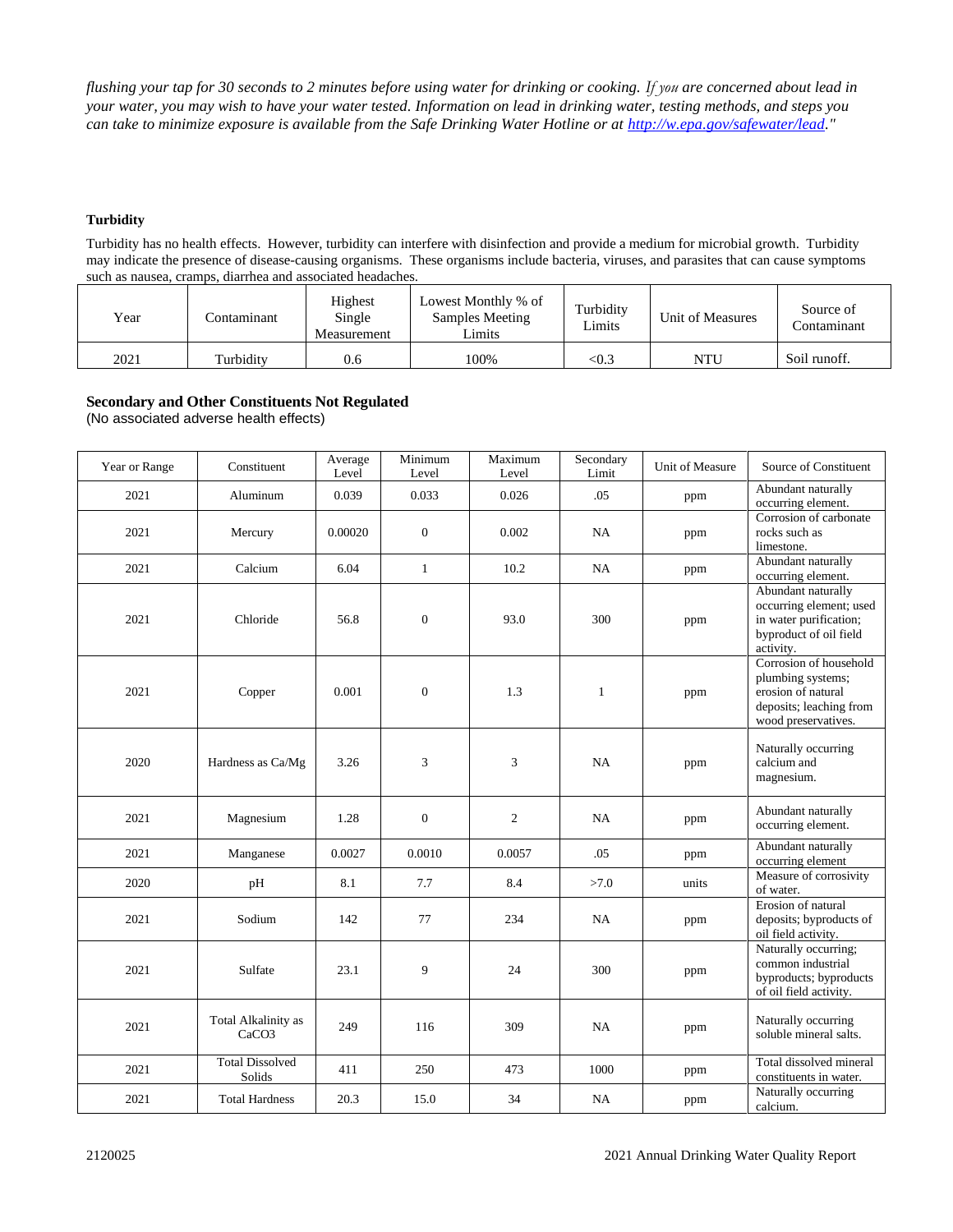| 2021 | Zinc | < 0.00500 | 0.00500 | ppm | Moderately abundant<br>naturally occurring<br>element; used in the<br>metal industry |
|------|------|-----------|---------|-----|--------------------------------------------------------------------------------------|

#### **Total Coliform** REPORTED MONTHLY TESTS FOUND NO COLIFORM BACTERIA.

**Fecal Coliform** REPORTED MONTHLY TESTS FOUND NO FECAL COLIFORM BACTERIA.

| Maxium<br>Contaminant<br>Level Goal | <b>Total Coliform</b><br>Maxium<br>Contaminant<br>Level | Highest # of<br>Positive | Fecal Coliform or E.<br>Coli Maxi.<br><b>Contaminant Level</b> | Total # of<br>Positive<br>E. Coli or<br>Fecal<br>Coliform<br><b>Samples</b> | Violation | Likely Source<br>οt<br>Contamination   |
|-------------------------------------|---------------------------------------------------------|--------------------------|----------------------------------------------------------------|-----------------------------------------------------------------------------|-----------|----------------------------------------|
| $\boldsymbol{0}$                    | 1 Positive<br>Monthly<br>Sample                         |                          |                                                                | $\overline{0}$                                                              | N         | Naturally<br>present in<br>environment |

#### **Total Coliform**

Coliforms are bacteria that are naturally present in the environment and are used as an indicator that other, potentially -harmful, bacteria may be present. Coliforms were found in more samples than allowed and this was a warning of potential problems.

| Violation<br>Type            | Violation Begin | Violation End | Violation Explanation                                                                                                            |
|------------------------------|-----------------|---------------|----------------------------------------------------------------------------------------------------------------------------------|
| MCL (TCR).<br><b>MONTHLY</b> | 05/01/2014      | 05/31/2014    | Total coliform bacteria were found in our drinking water during the period<br>indicated in enough samples to violate a standard. |

#### **Information about Source Water Assessments**

A Source Water Susceptibility Assessment for your drinking water source(s) is currently being updated by the Texas Commission on Environmental Quality. This information describes thesusceptibility and types of constituents that may come into contact with your drinking water source based on human activities and natural conditions. The information contained in theassessment allows us to focus source water protection strategies.

For more information about your sources of water, please refer to the Source Water Assessment Viewer available at the following URL: [http://gis3.tceq.state.tx.us/swav/Controller/index.jsp?wtrsrc=](http://gis3.tceq.state.tx.us/swav/Controller/index.jsp?wtrsrc)

Further details about sources and source-water assessments are available in Drinking Water Watch at the following URL: <http://dww.tceq.texas.gov/DWW>

| Source Water Name                                       | Type of Water | <b>Report Status</b> | Location (All Whitehouse, TX) |
|---------------------------------------------------------|---------------|----------------------|-------------------------------|
| 3 - PLANT 3 / RUSSELL RD                                | <b>GW</b>     |                      | 275 Jim Russell Road          |
| 5 - MAIN ST / RAILROAD MAIN ST / RAILROAD               | GW            | Y                    | 208 Railroad Ave              |
| 6 - MAIN ST / RAILROAD MAIN ST / RAILROAD               | <b>GW</b>     | Y                    | 208 Railroad Ave              |
| 7 - LILY RD LILY RD                                     | GW            | Y                    | 10495 CR 2133 (Lilly Rd)      |
| 8 - CR 2173 NORTH WELL / SOUTHSIDE CR 2173 NORTH WELL / | GW            | Y                    | 10387 CR 2173                 |
| 9 - CR 2173 SOUTH WELL / SOUTHSIDE CR 2173 SOUTH WELL / | GW            | Y                    | 10387 CR 2173                 |
| SW FROM CITY OF TYLER CC FROM TX2120004 CITY OF         | <b>SW</b>     |                      | 1000 Hwy 110 North            |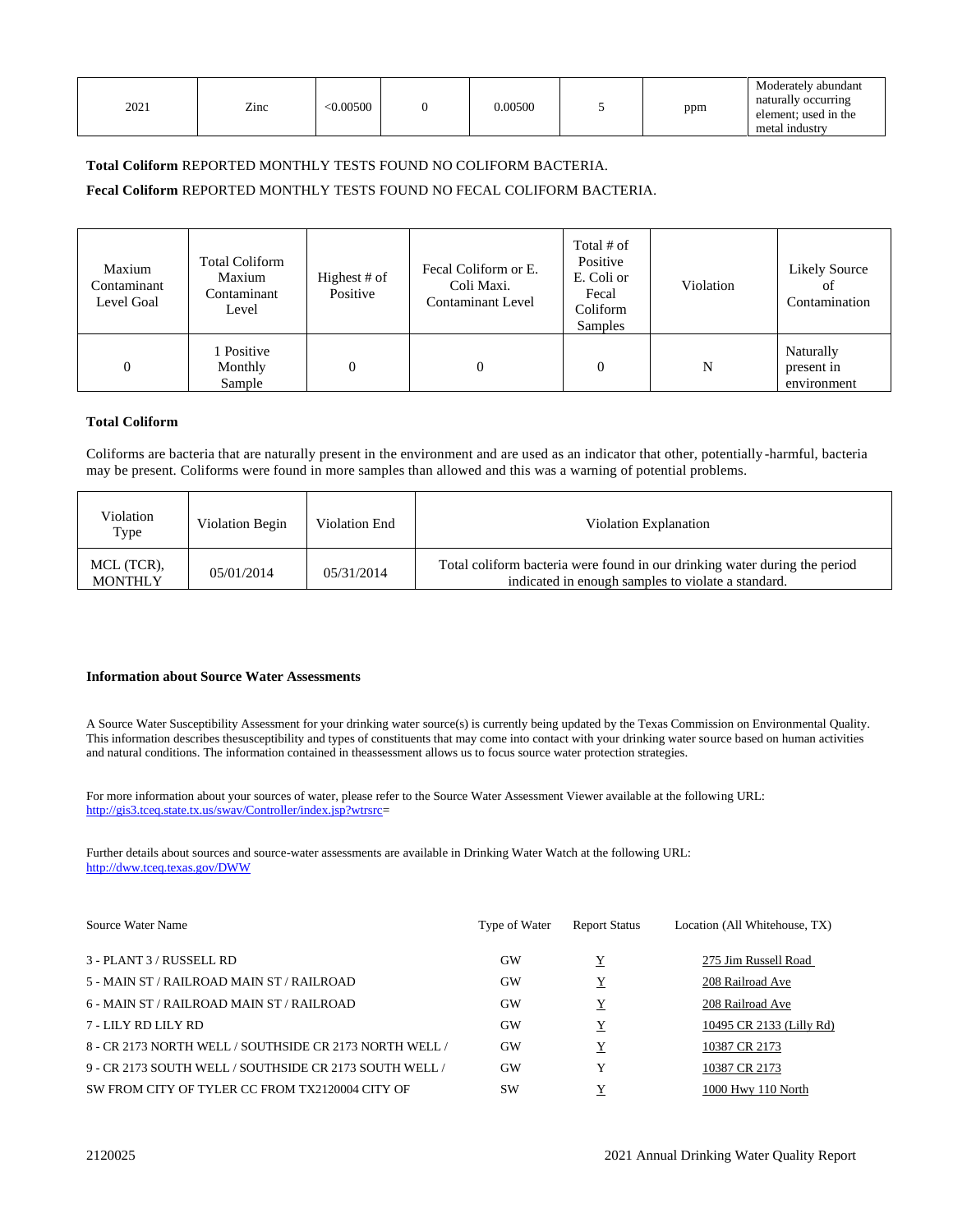| Parameters                                   | Results Units |               | <b>MRL</b>                                     | MCL |  |
|----------------------------------------------|---------------|---------------|------------------------------------------------|-----|--|
| Pesticides (2021)                            |               |               |                                                |     |  |
| Analysis Desc: E525.2 Pesticides by<br>GC/MS |               |               | Preparation Method: E525.2 Pesticides by GC/MS |     |  |
|                                              |               |               | Analytical Method: E525.2 Pesticides by GC/MS  |     |  |
| trans-Nonachlor-chlordane                    | < 0.1         | $\text{ug/L}$ | 0.1                                            |     |  |
| Alachlor                                     | $<$ 0.1       | $\text{ug/L}$ | 0.1                                            |     |  |

| Анаснюі                    | $\sim$ U.I | $\frac{\mu g}{L}$ | U.1  | ∠              |
|----------------------------|------------|-------------------|------|----------------|
| Aldrin                     | < 0.1      | $\text{ug/L}$     | 0.1  |                |
| alpha-Chlordane            | < 0.1      | ug/L              | 0.1  | $\overline{c}$ |
| Atrazine                   | < 0.1      | ug/L              | 0.1  | 3              |
| Benzo(a)pyrene             | < 0.02     | $\text{ug/L}$     | 0.10 | 0.2            |
| Bis(2-ethylhexyl) adipate  | < 0.5      | $\text{ug/L}$     | 0.5  | 400            |
| Bis(2-Ethylhexyl)phthalate | < 0.5      | $\text{ug/L}$     | 0.5  | 6              |
| <b>Bromacil</b>            | < 0.1      | $\text{ug/L}$     | 0.1  |                |
| <b>Butachlor</b>           | < 0.1      | ug/L              | 0.1  |                |
| Dieldrin                   | < 0.1      | ug/L              | 0.1  |                |
| Endrin                     | < 0.01     | $\text{ug/L}$     | 0.10 | $\overline{2}$ |
| gamma-BHC (Lindane)        | < 0.02     | $\text{ug/L}$     | 0.10 | 0.2            |
| gamma-Chlordane            | < 0.1      | ug/L              | 0.1  | $\overline{2}$ |
| Heptachlor                 | < 0.03     | $\text{ug/L}$     | 0.10 | 0.4            |
| Heptachlor epoxide         | < 0.02     | ug/L              | 0.10 | 0.2            |
| Hexachlorobenzene          | < 0.01     | ug/L              | 0.1  | 1              |
| Hexachlorocyclopentadiene  | < 0.1      | $\text{ug/L}$     | 0.1  | 50             |
| Methoxychlor               | < 0.1      | ug/L              | 0.1  | 40             |
| Metalochlor                | < 0.1      | $\text{ug/L}$     | 0.1  |                |
| Metribuzin                 | < 0.1      | ug/L              | 0.1  |                |
| Propachlor                 | < 0.1      | ug/L              | 0.1  |                |
| Simazine                   | < 0.06     | ug/L              | 0.10 | 4              |
|                            |            |                   |      |                |

**NONE**<br>Analysis Desc: E508.1 Pesticides by GC

Preparation Method: E508.1 Pesticides by GC

|              |        |                   | Analytical Method: E508.1 Pesticides by GC |     |  |
|--------------|--------|-------------------|--------------------------------------------|-----|--|
| Aroclor-1016 | < 0.07 | $u\text{g}/L$     | 0.10                                       | 0.5 |  |
| Aroclor-1221 | < 0.1  | ug/L              | 0.1                                        | 0.5 |  |
| Aroclor-1232 | < 0.1  | ug/L              | 0.1                                        | 0.5 |  |
| Aroclor-1242 | < 0.1  | ug/L              | 0.1                                        | 0.5 |  |
| Aroclor-1248 | < 0.1  | ug/L              | 0.1                                        | 0.5 |  |
| Aroclor-1254 | < 0.1  | ug/L              | 0.1                                        | 0.5 |  |
| Aroclor-1260 | < 0.1  | $u\mathfrak{L}/L$ | 0.1                                        | 0.5 |  |
|              |        |                   |                                            |     |  |